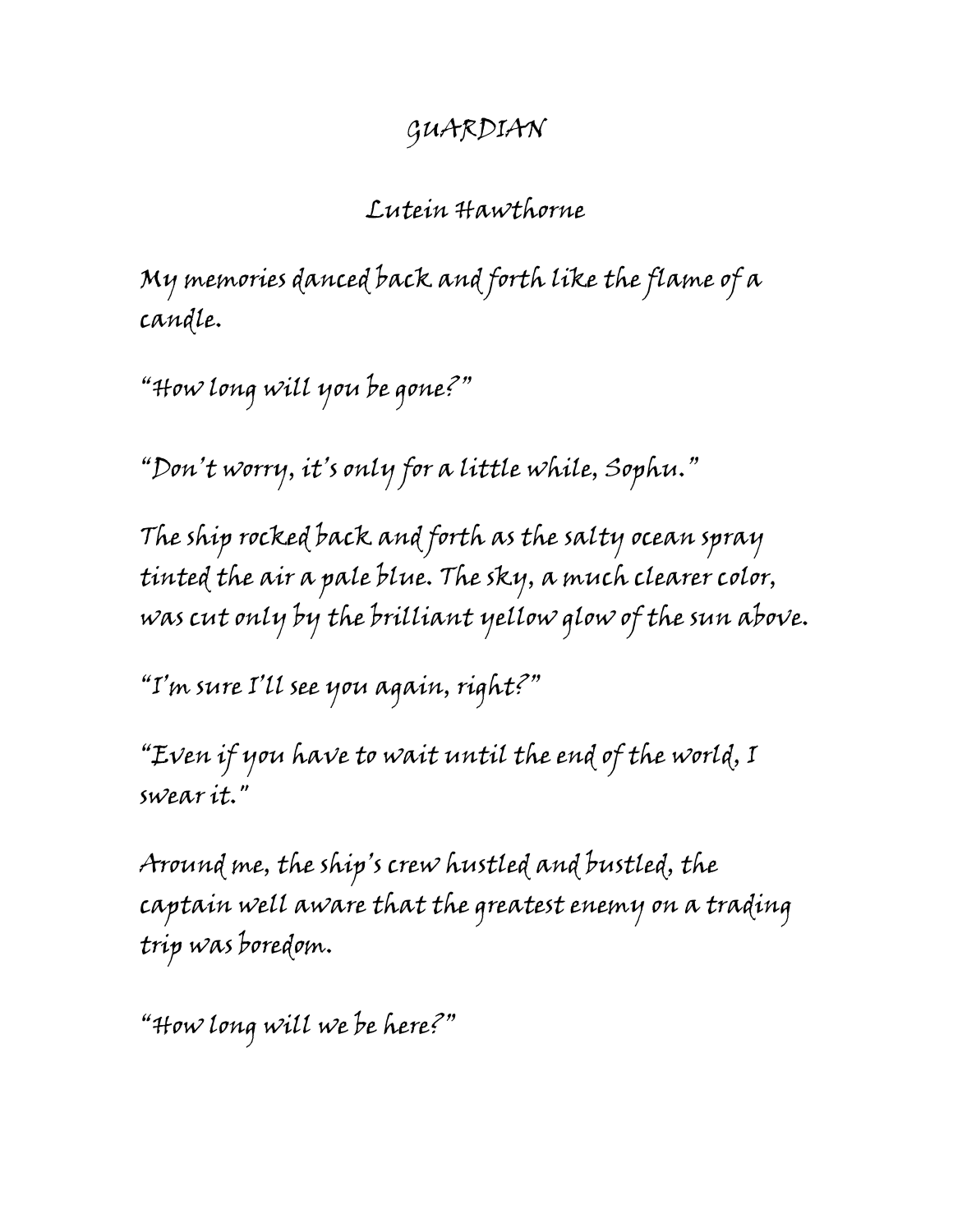"Supplies are hard to come by in the East. Perhaps we should have brought more."

A night of fire and darkness.

"I have some news for you..."

I was filled with despair, followed at long last by idle apathy.

"I heard tell of a man who might be able to solve your problem."

And hope!

The peak of the gray stone tower, planted as it was in a depression, barely attained ground level at its highest peak.

"There's something I have to ask you first..."

But the pain was only momentary, then I remembered walking... and waiting for a long while, and a while longer still, and then - - -